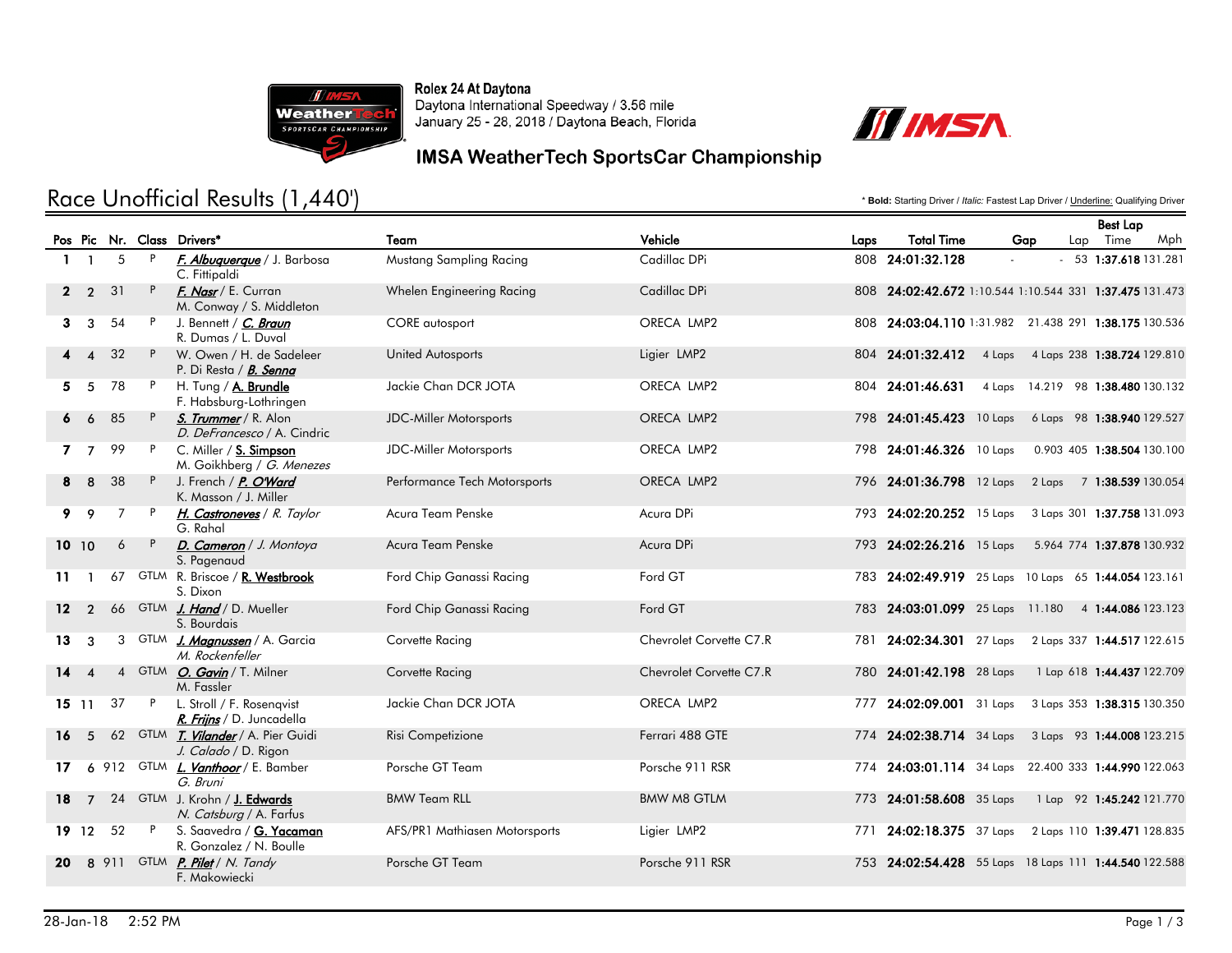

Rolex 24 At Daytona Daytona International Speedway / 3.56 mile January 25 - 28, 2018 / Daytona Beach, Florida



### IMSA WeatherTech SportsCar Championship

# Race Unofficial Results (1,440')

\* **Bold:** Starting Driver / *Italic:* Fastest Lap Driver / Underline: Qualifying Driver

|    |                        |      |            |                                                                       |                                        |                         |     |                                                        |     |  | <b>Best Lap</b> |                            |     |
|----|------------------------|------|------------|-----------------------------------------------------------------------|----------------------------------------|-------------------------|-----|--------------------------------------------------------|-----|--|-----------------|----------------------------|-----|
|    |                        |      |            | Pos Pic Nr. Class Drivers*                                            | Team                                   | Vehicle<br>Laps         |     | <b>Total Time</b>                                      | Gap |  |                 | Lap Time                   | Mph |
|    | $21 \quad 1$           |      | 11 GTD     | R. Ineichen / M. Bortolotti<br>F. Perera / R. Breukers                | <b>GRT Grasser Racing Team</b>         | Lamborghini Huracan GT3 |     | 752 24:03:19.286 56 Laps                               |     |  |                 | 1 Lap 23 1:48.207 118.434  |     |
| 22 | $\overline{2}$         | 86   |            | GTD K. Legge / A. Parente<br>T. Hindman / A. Allmendinger             | Michael Shank Racing w/ Curb-Agajanian | Acura NSX GT3           |     | 751 24:01:40.540 57 Laps                               |     |  |                 | 1 Lap 90 1:48.379 118.246  |     |
| 23 | $\mathbf{3}$           | 48   | GTD        | B. Sellers / M. Snow<br>A. Caldarelli / B. Miller                     | Paul Miller Racing                     | Lamborghini Huracan GT3 | 751 | 24:02:02.051 57 Laps 21.511 160 1:48.270 118.365       |     |  |                 |                            |     |
| 24 | $\boldsymbol{\Lambda}$ | 33   |            | GTD <i>B. Keating</i> / J. Bleekemolen<br>A. Christodoulou / L. Stolz | Mercedes-AMG Team Riley Motorsports    | Mercedes-AMG GT3        |     | 751 24:02:04.832 57 Laps                               |     |  |                 | 2.781 95 1:47.964 118.700  |     |
| 25 | 5                      | 64   | GTD        | B. Sweedler / T. Bell<br>F. Montecalvo / S. Bird                      | Scuderia Corsa                         | Ferrari 488 GT3         | 751 | 24:03:04.330 57 Laps 59.498 151 1:48.025 118.633       |     |  |                 |                            |     |
| 26 | 6                      | 44   | <b>GTD</b> | J. Potter / A. Lally / A. Davis<br>M. Winkelhock                      | Magnus Racing                          | Audi R8 LMS GT3         |     | 750 24:01:57.365 58 Laps                               |     |  |                 | 1 Lap 99 1:48.136 118.511  |     |
| 27 | $\overline{7}$         | 29   |            | GTD <i>S. van der Linde</i><br>K. van der Linde / J. Schmidt          | Montaplast by Land-Motorsport          | Audi R8 LMS GT3         |     | 749 24:03:16.012 59 Laps                               |     |  |                 | 1 Lap 394 1:47.896 118.775 |     |
| 28 | 8                      | 75   |            | GTD K. Habul / T. Jaeger / M. Engel<br>M. Grenier                     | SunEnergy1 Racing                      | Mercedes-AMG GT3        |     | 745 24:02:09.242 63 Laps                               |     |  |                 | 4 Laps 69 1:48.135 118.513 |     |
| 29 | 9                      | 15   | GTD        | J. Hawksworth<br>D. Heinemeier Hansson                                | 3GT Racing                             | Lexus RC F GT3          |     | 744 24:02:47.156 64 Laps                               |     |  |                 | 1 Lap 121 1:48.417 118.204 |     |
|    | 30 10                  | 63   |            | GTD C. MacNeil / A. Balzan<br>G. Jeannette / J. Segal                 | Scuderia Corsa                         | Ferrari 488 GT3         |     | 744 24:03:12.174 64 Laps 25.018 224 1:48.297 118.335   |     |  |                 |                            |     |
|    | 3111                   | 93   |            | GTD J. Marks / L. Aschenbach<br>M. Farnbacher / C. Ledogar            | Michael Shank Racing w/ Curb-Agajanian | Acura NSX GT3           |     | 741 24:01:40.556 67 Laps 3 Laps 443 1:48.252 118.384   |     |  |                 |                            |     |
|    | 32 12                  |      |            | 71 GTD K. Koch / R. Foley / L. Spinelli<br>J. Perez                   | P1 Motorsports                         | Mercedes-AMG GT3        |     | 741 24:03:10.784 67 Laps 1:30.228 275 1:40.842 127.083 |     |  |                 |                            |     |
|    | 33 13                  |      |            | 19 GTD M. van Splunteren<br>E. Perez Companc                          | <b>GRT Grasser Racing Team</b>         | Lamborghini Huracan GT3 |     | 739 24:03:19.328 69 Laps 2 Laps 504 1:48.751 117.841   |     |  |                 |                            |     |
|    | 34 14                  | 96   |            | GTD J. Klingmann / M. Tomczyk<br>M. Kvamme / D. Yount                 | <b>Turner Motorsport</b>               | BMW M6 GT3              |     | 733 24:03:00.316 75 Laps 6 Laps 8 1:48.615 117.989     |     |  |                 |                            |     |
| 35 | 9                      | 25   |            | GTLM A. Sims / C. De Phillippi<br>B. Auberlen / P. Eng                | <b>BMW Team RLL</b>                    | <b>BMW M8 GTLM</b>      |     | 731 24:02:12.125 77 Laps 2 Laps 153 1:45.022 122.025   |     |  |                 |                            |     |
| 36 | <b>15</b>              | 14   |            | GTD <i>D. Baumann</i> / K. Marcelli<br>P. Frommenwiler / B. Junqueira | 3GT Racing                             | Lexus RC F GT3          |     | 719 24:01:55.266 89 Laps 12 Laps 6 1:48.458 118.160    |     |  |                 |                            |     |
|    | 37 16                  | 69   | <b>GTD</b> | C. Gilsinger / R. Eversley<br>S. Rayhall / J. Falb                    | <b>HART</b>                            | Acura NSX GT3           |     | 719 24:03:17.666 89 Laps 1:22.400 124 1:48.603 118.002 |     |  |                 |                            |     |
|    | 38 13                  | 23   | P          | P. Hanson / L. Norris<br>F. Alonso                                    | <b>United Autosports</b>               | Ligier LMP2             |     | 718 24:02:07.134 90 Laps                               |     |  |                 | 1 Lap 610 1:38.011 130.754 |     |
|    | 39 17                  | 82   |            | GTD <i>M. Moling</i> / R. Perez de Lara<br>M. Fuentes / S. Creel      | Risi Competizione                      | Ferrari 488 GT3         |     | 715 24:01:48.009 93 Laps 3 Laps 455 1:47.993 118.668   |     |  |                 |                            |     |
| 40 | 18                     | - 73 | <b>GTD</b> | P. Lindsey / J. Bergmeister<br>N. Siedler / T. Pappas                 | <b>Park Place Motorsports</b>          | Porsche 911 GT3 R       |     | 675 24:01:42.745 133 Laps 40 Laps 316 1:48.998 117.574 |     |  |                 |                            |     |